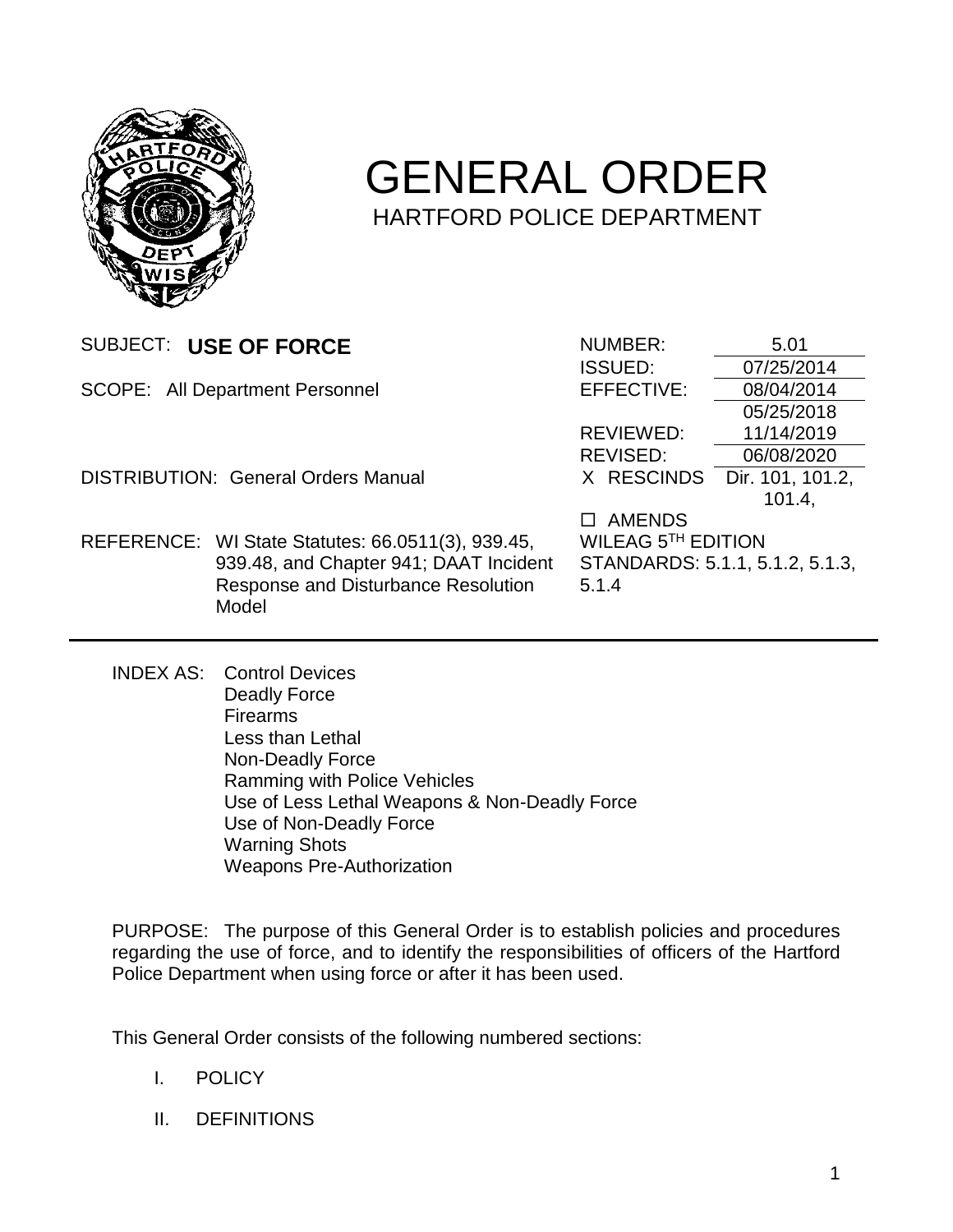- III. DEFENSIVE AND ARREST TACTICS (DAAT)
- IV. USE OF FIREARMS
- V. USE OF VEHICLES BLOCKADES, BARRIERS, AND RAMMING
- VI. USE OF NON-DEADLY FORCE
- VII. USE OF RESTRAINTS

## I. POLICY

A. The Hartford Police Department recognizes and respects the value and special integrity of each human life. In vesting police officers with the lawful authority to use force to protect the public welfare, a careful balancing of all human interests is required. Therefore, it is the policy of this Department that police officers shall use only force that is reasonably necessary to effectively bring an incident under control, while protecting the lives of the officer or another. Deadly force shall never be resorted to until every other reasonable means of apprehension or defense has been exhausted or there is no other reasonable recourse.

#### II. DEFINITIONS

DEADLY FORCE: The intentional use of a firearm or other instrument that creates a high probability of death.

"POST TRAUMATIC STRESS DISORDER: An anxiety disorder that can result from exposure to short-term severe stress, or the long-term buildup of repetitive and prolonged milder stress.

NON-DEADLY FORCE: That amount of force which does not meet the definition of deadly force, but which is an amount of force which, in normal circumstances, can cause bodily harm.

REASONABLE FORCE: That force which an ordinary, prudent, and intelligent person with the same knowledge of the particular situation as the officer would deem necessary.

ELECTRONIC CONTROL DEVICE (ECD): A non-lethal force weapon that causes electro-muscular disruption to a combative, violent, or potentially combative, violent subject. The use of this device is intended to incapacitate the subject with a minimal potential for causing death or great bodily harm.

DEFENSIVE AND ARREST TACTICS (DAAT): A system of verbalization skills coupled with physical alternatives.

## III. DEFENSE AND ARREST TACTICS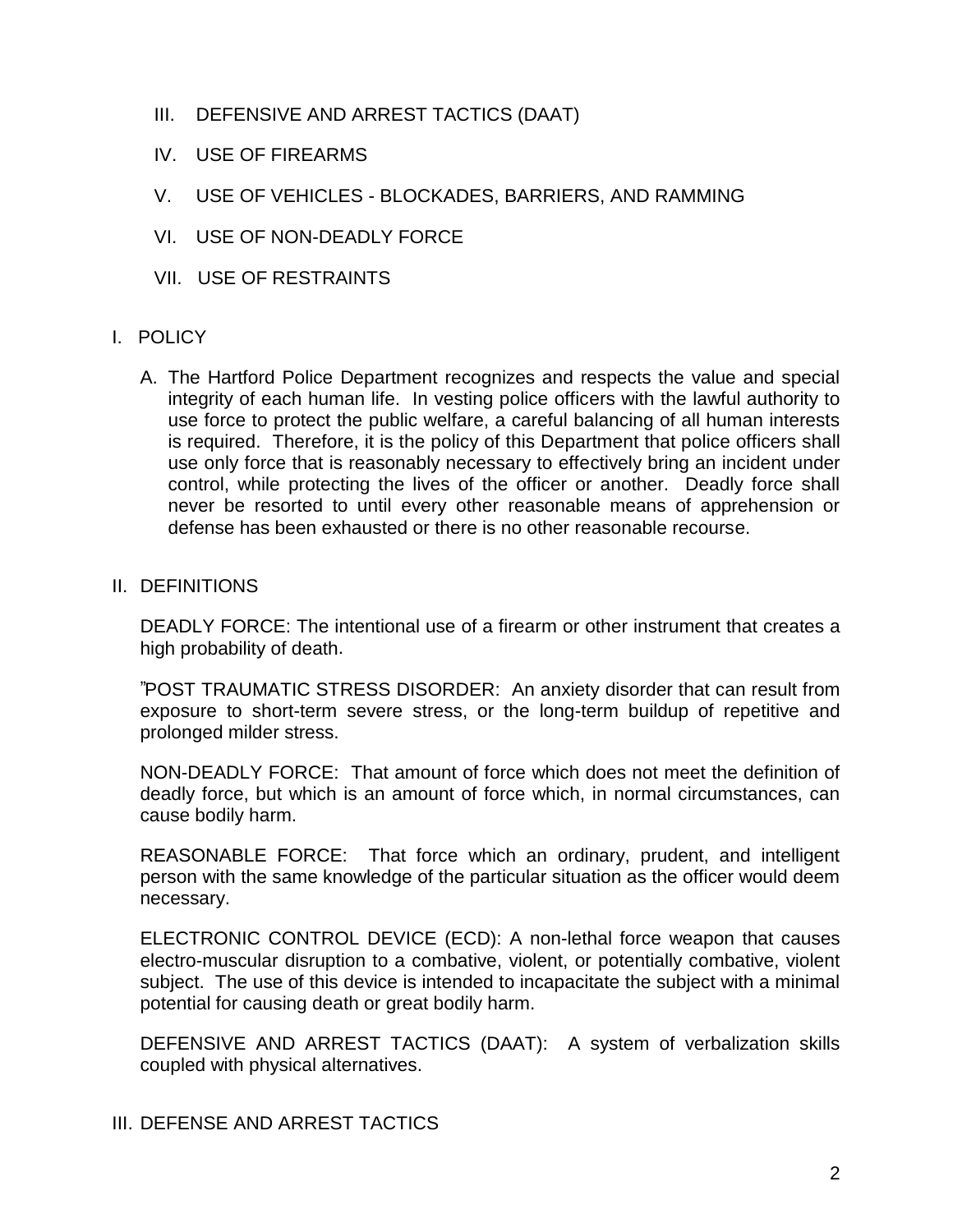A. The Hartford Police Department adopts the Defensive and Arrest Tactics System.

This is a system designed for all police officers for the primary purpose of selfdefense. This system includes the Incident Response and Disturbance Resolution Models which provide general guidelines that define the degree and type of force to be used in controlling suspects. All Hartford Police Officers shall be trained in the DAAT system per State Training and Standard Bureau standards.

- 1. An officer shall only use that amount of force which is necessary and reasonable in the performance of his/her law enforcement duties.
- 2. Under no circumstances shall an officer continue to use force (except mere physical restraint) against an individual who has ceased to resist.
- 3. When an individual only offers passive resistance to arrest, the officer shall bodily remove and transport such an individual with as much regard to the individual's safety and welfare as reasonable, practical, and possible.
- 4. When utilizing the Disturbance Resolution Model, the officer must use the minimum necessary force in reacting to other people's behavior by escalating or de-escalating through the Intervention Options.
- 5. Use of Force Training will be conducted annually and will include various control techniques.
- B. Incident Response Model: The following is the Incident Response Model adopted by the State of Wisconsin DAAT Advisory Committee 01-16-02.

#### INCIDENT RESPONSE

- R Report \*Become aware \*Plan response \*Arrive/Assess \*Alarm/Inform
- E Evaluate \*Look for dangers \*Determine backup needs \*Enter when appropriate/tactically sound
- S Stabilize \*Subject(s) \*Scene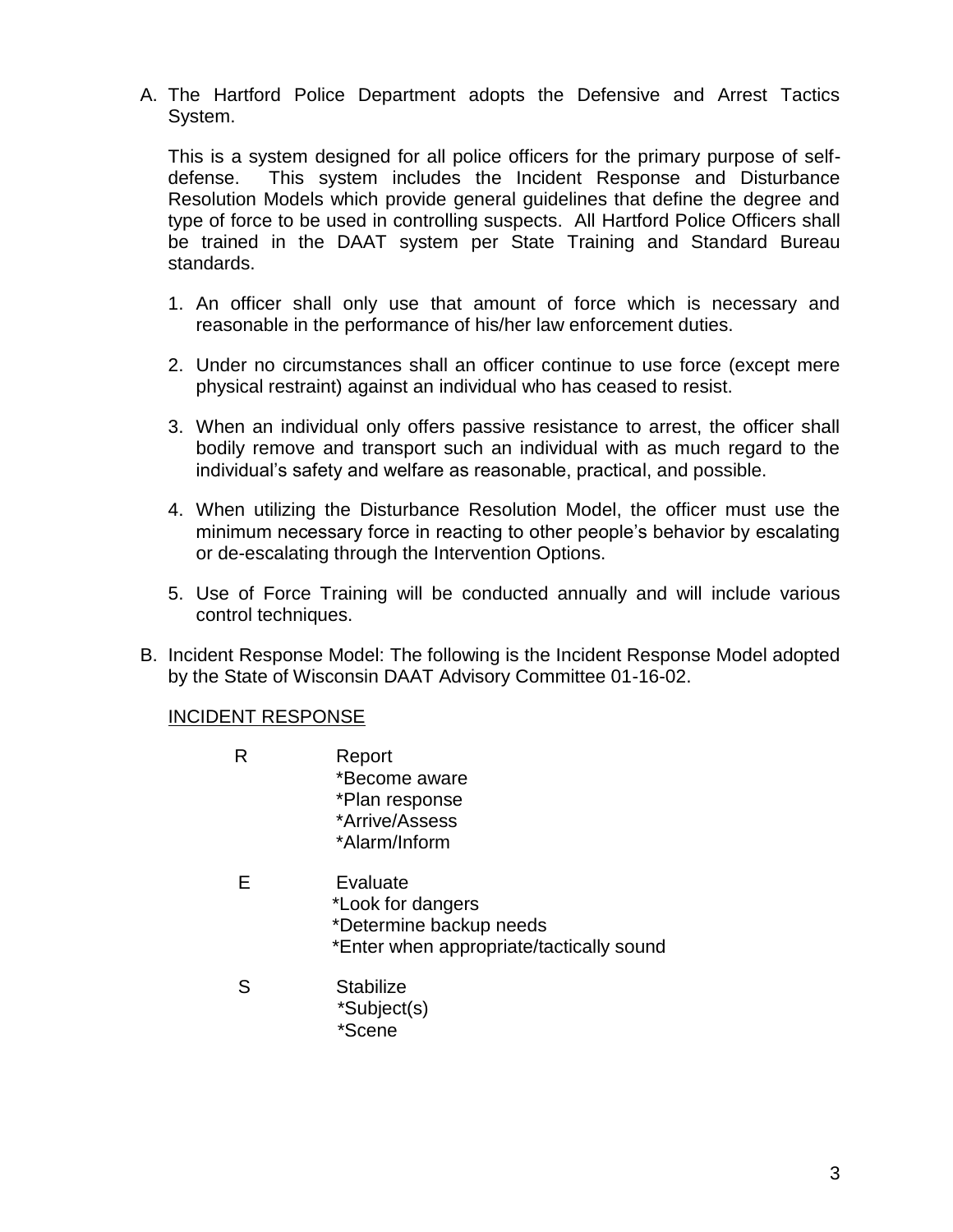| P | Preserve<br>*Life<br>-Conduct an initial medical assessment (as trained)<br>-Treat to level of training<br>-Continue to monitor the subject(s)<br>*Evidence          |
|---|----------------------------------------------------------------------------------------------------------------------------------------------------------------------|
|   | Organize<br>*Coordinate additional responding units (if necessary)<br>*Communicate with dispatch and others<br>*Organize the collection of evidence (if appropriate) |
| N | Normalize<br>*Provide long-term monitoring (as appropriate)<br>*Restore scene to normal<br>*Return radio communications to normal                                    |
| D | Document/Debrief<br>*Debrief self, other responding personnel, subject(s), other<br>persons<br>*Document incident appropriately                                      |

C. Disturbance Resolution Model: The following is the Disturbance Resolution Model adopted by the State of Wisconsin DAAT Advisory Committee 04-19-05.

#### 1. APPROACH CONSIDERATIONS

| a) Decision-making     | Justification<br>Desirability                                                                                              |
|------------------------|----------------------------------------------------------------------------------------------------------------------------|
| b) Tactical Deployment | Control of distance<br>Positioning<br><b>Team Tactics</b>                                                                  |
| c) Tactical Evaluation | Threat assessment opportunities<br>Officer/subject factors<br>Special circumstances<br>Level/stage/degree of stabilization |

#### 2. INTERVENTION OPTIONS

- a) Which mode you choose in a given situation depends on your tactical evaluation and threat assessment. Note that the same tactic may, depending on the circumstances and the purpose for which it is used, fall into more than one mode. The criterion is whether the level and degree of force is objectively reasonable. Five fundamental principles apply:
	- (1) The purpose for use of force is to gain control in pursuit of a legitimate law enforcement objective. If verbalization is effective in gaining control, it is always preferable to physical force.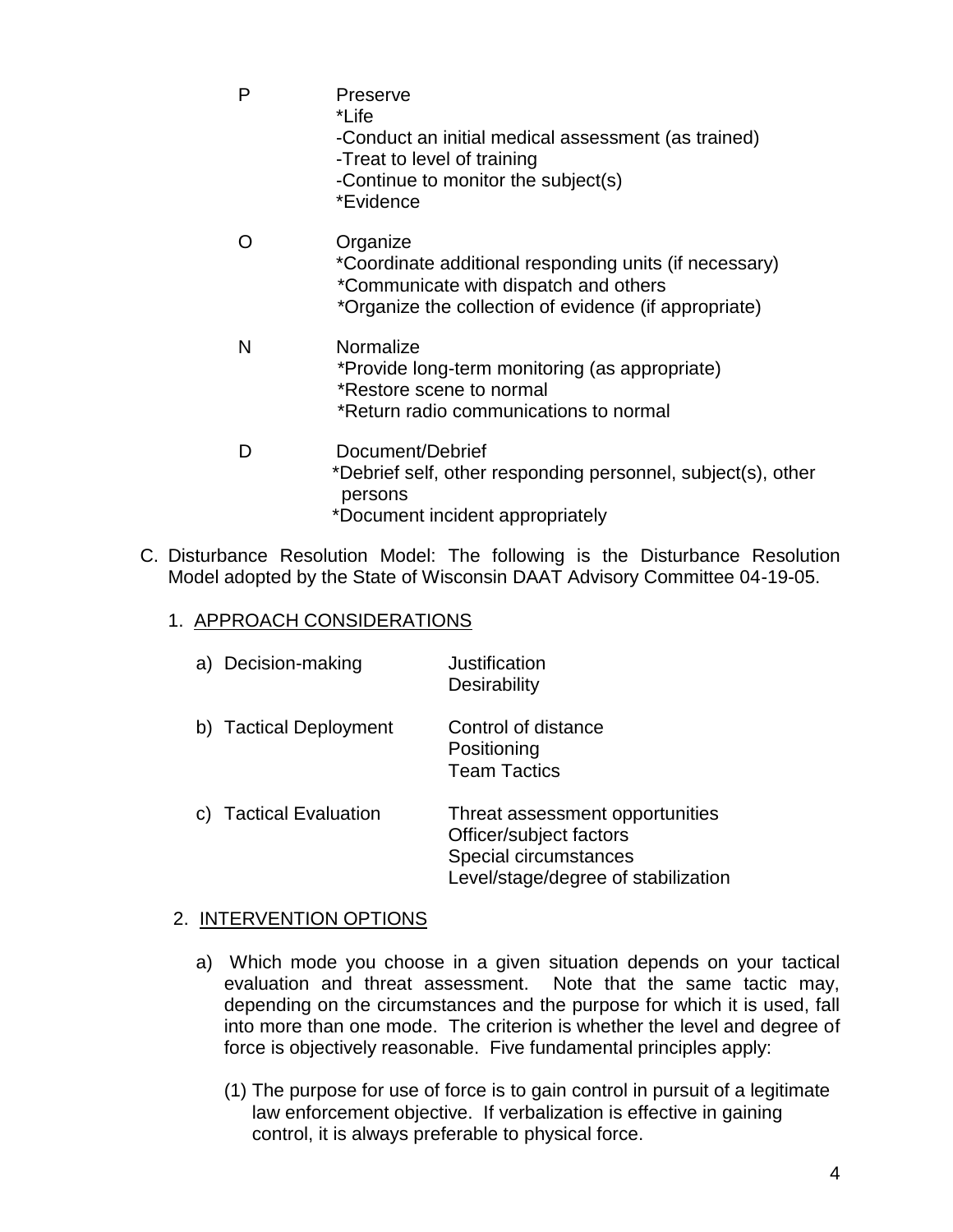- (2) You may initially use the level and degree of force that is reasonable through the Intervention Options. As the situation dictates, you may move from any mode to any other if you reasonably believe that a lower level of force would be ineffective.
- (3) At any time, if the level of force you are using is not effective to gain control, you may **disengage** and/or **escalate** to a higher level of force.
- (4) Once you have gained control of a subject, you must **reduce** the level of force to that needed to maintain control.
- (5) You should maintain a position of advantage when possible.
- b) The five modes each serve a different purpose and include different tactics and techniques.

| <b>Mode</b>                | <b>Purpose</b>                                                                   |  |
|----------------------------|----------------------------------------------------------------------------------|--|
| A. Presence                | To present a visible display of authority                                        |  |
| B. Dialog                  | To verbally persuade                                                             |  |
| C. Control Alternatives    | To overcome passive resistance, active<br>resistance, or their threats           |  |
| D. Protective Alternatives | overcome continued<br>resistance,<br>To<br>assaultive behavior, or their threats |  |
| E. Deadly Force            | To stop the threat                                                               |  |

**A. Presence:** The first mode, Presence, reflects the fact that sometimes all that is needed to control a situation is the presence of an officer. The purpose of this mode is to "present a visible display of authority." Much as drivers are careful not to exceed the speed limit when they share the road with a marked squad, the simple presence of an officer in uniform or otherwise identified is enough to prevent people from starting or continuing to behave aggressively or otherwise create a disturbance.

**B. Dialogue:** The second mode, Dialogue, covers the range of tactical communication from very low-level questioning to very directive commands. The purpose of dialogue is to persuade subjects to comply with an officer's lawful directives. The specific techniques used are covered extensively in Professional Communication Skills.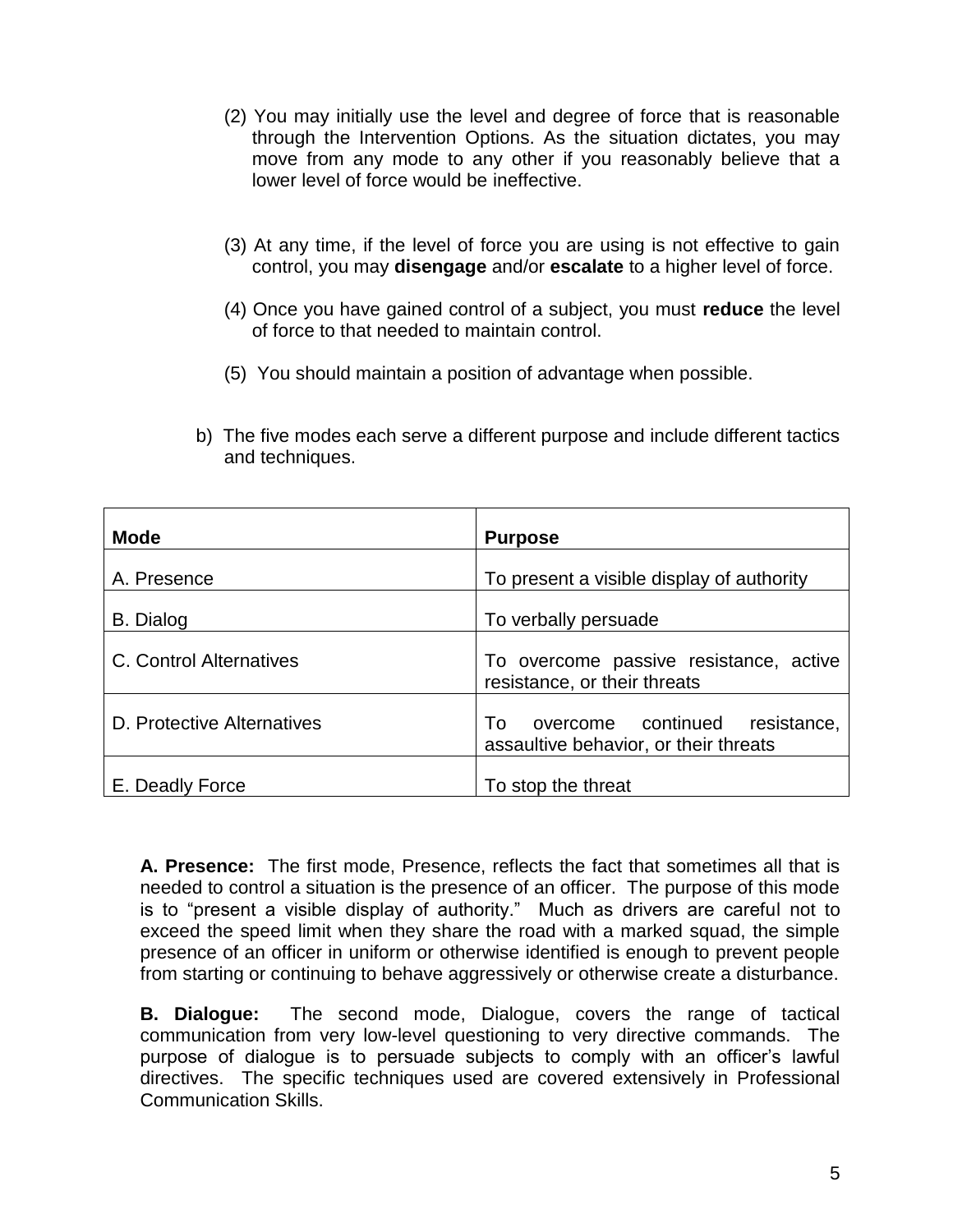**C. Control Alternatives:** The third mode, Control Alternatives, includes a wide range of tactics and tools for controlling subjects. These are divided into four groups: escort holds, compliance holds, control devices, and passive countermeasures.

This mode includes both empty-hand techniques such as applying an escort hold or directing a subject to the ground and tools such as Oleoresin Capsicum (OC) spray, commonly called "pepper spray," and electronic control devices (ECDs). The common thread is that all these tactics and tools are used to control subjects who are resisting or threatening to resist.

The mode of Control Alternatives includes four tactics/tools:

- Escort Holds
- Compliance Holds
- Control Devices (OC spray, ECD's)
- Passive Countermeasures

*The goal of control devices (OC spray and ECD's) is to overcome active resistance or its threat.* Active resistance, unlike passive resistance, involves a subject who is physically counteracting an officer's control efforts under circumstances in which the behavior itself, the environment in which the behavior occurs, or officer/subject factors create a risk of bodily harm.

The criterion of active resistance or its threat means that in general, control devices would not be appropriate to use against verbal aggression, against people who are running away, against children and older persons, and against persons engaged in peaceful civil disobedience-unless reasonably justified by the circumstances covered in Approach Considerations.

**Verbal Aggression** - Verbal aggression occurs when a suspect is being argumentative, and/or confrontational with an officer. While this behavior alone can be difficult for an officer to deal with, Professional Communication skills are the preferred method. However, if arbitration is unsuccessful (REACT), and an officer/ subject factor comparison dictates lesser levels of force would be ineffective, then a control device could be a viable alternative.

**People who are running away** - Before deploying a control device (in this case, an ECD would be a better choice than OC spray) during a foot pursuit, ask yourself, "what will the suspect force me to do when I catch him?' If the subject would force you to decentralize him or her during initial physical contact, using an ECD might be a better choice, as the risk of injury to the officer and subject would be less with an ECD as opposed to a passive countermeasure. On the other hand, if you don't think the subject would require you to immediately take him or her to the ground, then an ECD would probably not be the best choice. In that case you could safely respond with a lower level of force.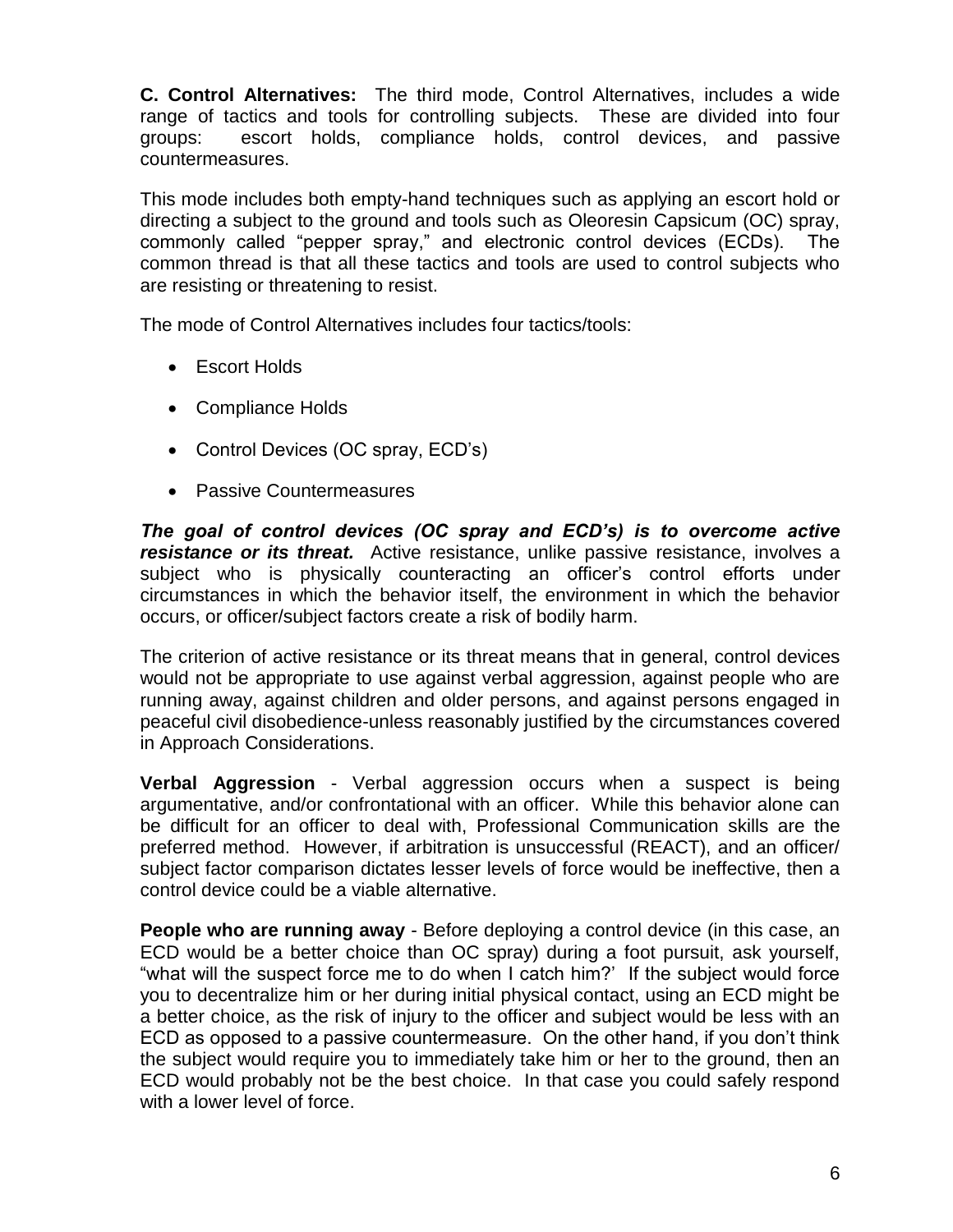Another way to think about the situation is to apply the three criteria from *Graham v. Connor* to determine whether using a control device would be reasonable:

- The severity of the alleged crime at issue: Is it a retail theft or a substantial battery?
- Whether the suspect poses an imminent threat to the safety of officers and/or others: What is the suspect doing when you decide to use force?
- Whether the suspect is actively resisting or attempting to evade by flight. Is the suspect able to offer active resistance and/or flee?

**D. Protective Alternatives:** Protective Alternatives is the fourth mode in Intervention Options. As the name implies, these interventions are designed to protect officers in situations when they face subjects continuing to resist or threatening to assault.

The overall purpose is to overcome continued resistance, assaultive behavior or their threats. Continued resistance means that an individual is maintaining a level of counteractive behavior that is not controlled with the officer's current level of force. Assaultive behavior occurs when an individual's direct action generates bodily harm to the officer(s) and/or another person(s).

The mode of Protective Alternatives includes three tactics:

- Active Countermeasures
- Incapacitation Techniques
- Intermediate Weapon

Note that these tactics may also be used as control alternatives, depending on the situation. For example, a jab with a baton (an intermediate weapon) may be used to prevent a person from pushing into a room while officers are interviewing a victim of domestic violence. In that situation, the baton would be used as a Control Alternative rather than a Protective Alternative. Remember that Intervention Options are just that – options. You will choose the appropriate option depending on the totality of the circumstances.

Active Countermeasures – The purpose of active countermeasures is to create a temporary dysfunction of an actively resistive or assaultive subject. The goal is to interrupt the subject to the ground for stabilization, handcuffing, and other followthrough procedures.

Active countermeasures include two categories of techniques:

- Vertical stuns
- Focused strikes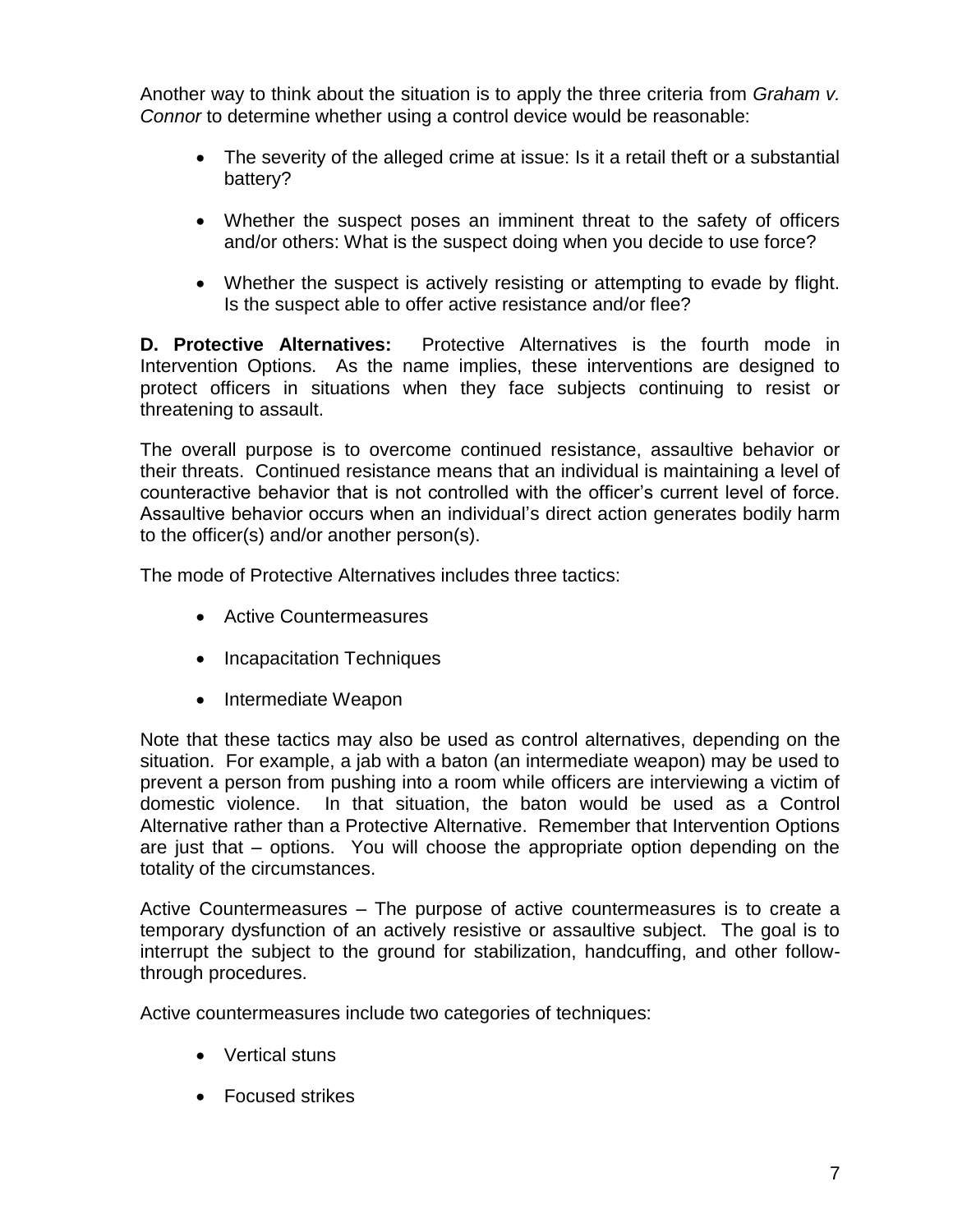Incapacitating Techniques – The goal of incapacitating techniques is to cause the immediate, temporary cessation of violent behavior. One such technique is taught in the DAAT system: the Diffused Strike. Like the Vertical Stun, the Diffused Strike disrupts nerve impulses to the brain. Unlike the Vertical Stun, however, the effect is usually greater, rendering the subject temporarily unconscious.

Intermediate Weapon – The goal of using intermediate weapons is to impede a subject, preventing him or her from continuing resistive, assaultive, or otherwise dangerous behavior.

Intermediate weapons include a variety of impact and other weapons designed to impede subjects. The intermediate weapon included in the DAAT program is the straight baton. The baton-either a wood or plastic fixed-length baton or a metal expandable baton-is an impact weapon.

While Wisconsin law (WI. Statute 939.45) affords officers the protection of privilege "when the actor's conduct is a reasonable accomplishment of a lawful arrest," the conduct must be reasonable-using deadly force in the absence of significant threat would not be reasonable. Further, Wisconsin law specifically limits the use of deadly force in self-defense (WI. Statute 939.48(1)) as follows:

*"The actor may not intentionally use force which is intended or likely to cause death or great bodily harm unless the actor reasonably believes that such force is necessary to prevent imminent death or great bodily harm to himself or herself."*

The same limitation is extended to use of force to defend a third person, in WI. Statute 939.48(4).

The statutes and this General Order specifically prohibit use of deadly force to prevent suicide or solely to protect property.

**E. Deadly Force:** The fifth mode, Deadly Force, represents the highest level of force available to law enforcement officers and the authority to use deadly force is the greatest responsibility given to law enforcement officers, refer to General Order 5.02: Deadly Force.

#### 3. FOLLOW-THROUGH CONSIDERATIONS

| A. Stabilize         | Application of restraints, if necessary |
|----------------------|-----------------------------------------|
| B. Monitor/Debrief   |                                         |
| C. Search            | If appropriate                          |
| D. Escort            | If necessary                            |
| E. Transport         | If necessary                            |
| F. Turn-over/Release | Removal of restraints, if necessary     |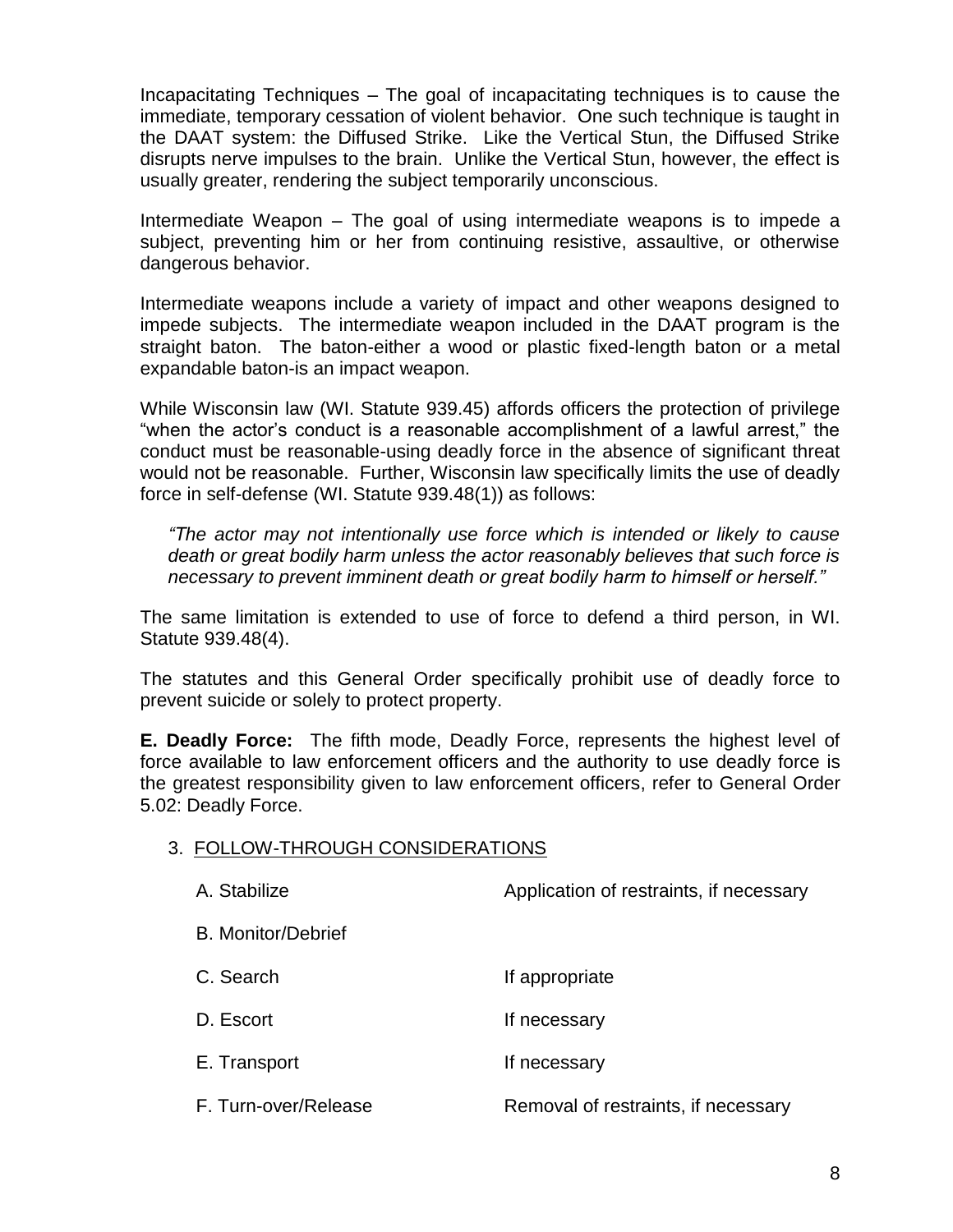## IV. USE OF FIREARMS

- A. Sworn personnel are authorized to carry and use weapons under the authority and powers granted to them by Wisconsin State Statutes and exemptions granted under various statutes found in WI. Statutes: Chapter 941. Officers must also follow the requirements set forth in General Order 12.01: Firearms and Ammunition.
- B. Officers may display Department authorized firearms when they have reasonable suspicions to believe that the use of deadly force may be necessary. Officers need not be under attack, but only be reasonably apprehensive that the situation may lead to circumstances outlined in the Use of Deadly Force section of this Order. Department authorized firearms should not be displayed under any other circumstances.
	- 1. This section is intended to allow the officer to have the firearm ready in circumstances such as answering a silent alarm or confronting a suspect whom there is reasonable suspicions to believe may be armed, or any other situation which may cause the officer to have reasonable fear for his/her life.
- C. Whenever safety permits and time allows, officers shall identify themselves and state their intent to shoot prior to using a firearm. Officers are to fire their weapons to stop an assailant from completing a potentially deadly act. The primary target is the central nervous system, to stop the threat and to minimize danger to innocent bystanders.
- D. Firearms shall not be discharged when it appears likely that an innocent person may be injured unless failure to discharge will result in the greater danger exception. The greater danger exception allows you to shoot without target isolation if the consequence of not stopping the threat would be worse than the possibility of hitting an innocent person.
- E. A warning shot shall not be fired under any circumstances.
- F. Officers should not discharge a firearm at or from a moving motor vehicle except as the last measure of self-defense of oneself or another, and only then if the officer believes that the suspect has or is intent upon causing death or great bodily harm to oneself or another person. If this decision is made, consideration must be given to the safety of innocent bystanders and possible innocent passengers in the vehicle.
- G. An officer may also discharge a firearm under the following circumstances:
	- 1. During range practice or competitive sporting events.
	- 2. To destroy an animal that represents a threat to public safety, or as a humanitarian measure where the animal is seriously injured.
- H. Prior to being authorized to carry a firearm on duty for the Hartford Police Department, officers must meet the following three requirements: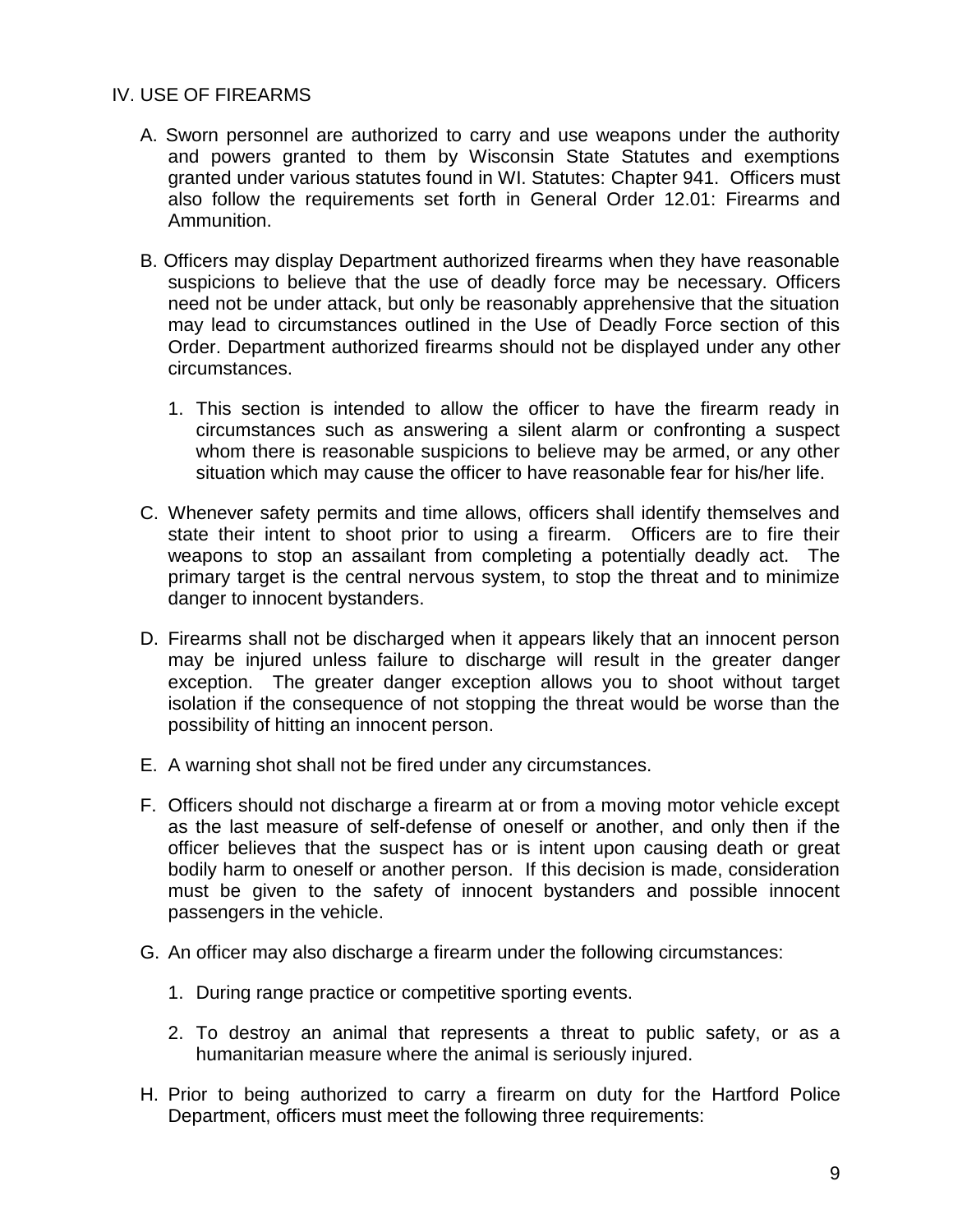- 1. Officers shall receive training in the safe handling and operation of Department issued and authorized firearms. Officers must demonstrate their understanding of Department General Orders and state laws pertaining to deadly weapons and the use thereof.
- 2. Officers must be certified by the State of Wisconsin in the use of firearms.
- 3. Officers must qualify with a Hartford Police Department Range Officer.

## V. USE OF VEHICLES-BLOCKADES, BARRIERS, AND RAMMING

- A. The following may only be employed by a police officer if, and only if, the use of deadly force would be authorized:
	- 1. The use of blockades or roadblocks constructed by placing obstacles (including but not limited to police vehicles) of such density and mass upon a roadway that any vehicle colliding with them would be so severely decelerated that its occupants would likely suffer death or serious injury.
	- 2. Ramming of a suspect/evader vehicle by a police vehicle.
	- 3. Forcing a suspect/evader off the roadway or highway and/or into another object by the use of a police vehicle.
	- 4. Also refer to General Order 6.02: Vehicle Pursuits.

#### VI. USE OF NON-DEADLY FORCE

- A. An officer shall use only the minimum amount of force that is reasonably necessary to perform his/her duties. The amount of force which may be employed is determined by the circumstances of a situation, including, but not limited to:
	- 1. The nature of the incident of offense.
	- 2. The behavior of the subject against whom force is to be used, actions by third parties who may be present.
	- 3. Physical conditions.
	- 4. The feasibility or availability of alternative actions.
- B. The reasonableness of the force used will be judged in the light of the circumstances as they appeared to the officer at the time he/she acted, and not as they appear from a subsequent, more thorough knowledge of the circumstances.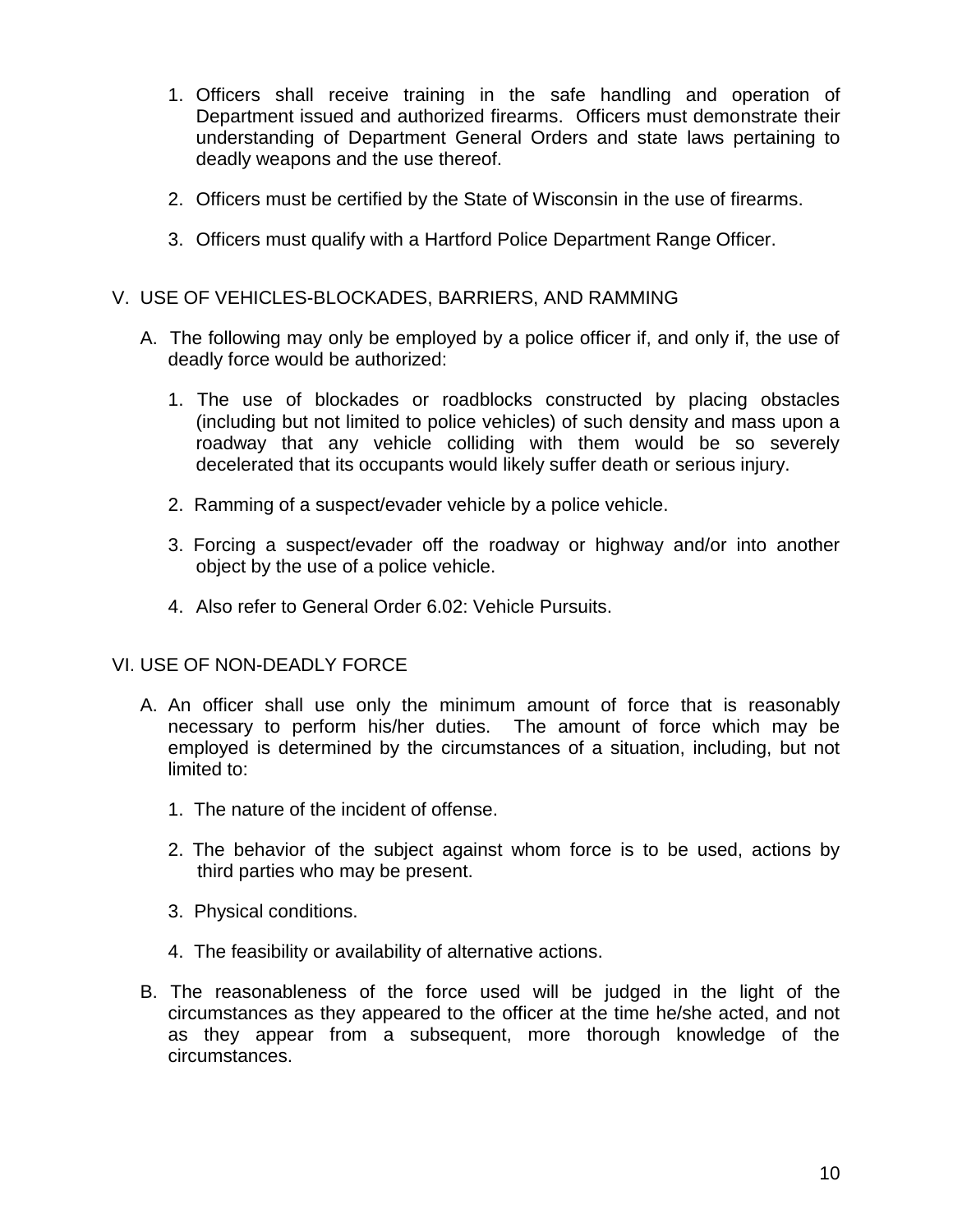- C. Under no circumstances may an officer continue to use force (except for physical restraint) against an individual who has ceased to resist, escape, or otherwise violate the law. The officer making an arrest has the right to use only that amount of force reasonably necessary to affect the arrest and maintain control of the arrested individual.
- D. Officers may use reasonable force to:
	- 1. Overcome an offender's resistance to or threat to resist a lawful arrest.
	- 2. Prevent the escape of an offender or arrested person.
	- 3. Protect a third person from bodily harm or death.
	- 4. Protect himself/herself from bodily harm or death.
- E. When an individual offers only passive resistance to arrest, an officer shall take such person into custody and transport such individual with as much regard to the individual's safety and welfare as is reasonable, practical and possible.
- F. Officers shall not mistreat persons who are in their custody. Officers shall handle such persons in accordance with the law and department orders. The use of excessive and unwarranted force or brutality will not be tolerated under any circumstances and may subject the officer to disciplinary action.
- G. The DAAT Disturbance Resolution Model should be followed and adhered to at all times.
- H. Training for less lethal weapons shall occur at least biennially for officers authorized to use such weapons or techniques.

#### VII. USE OF RESTRAINTS

- A. It should be understood that for the protection of both the person being restrained and the officer, use of restraints, such as handcuffs, reduces the likelihood of a struggle with the attendant possible injury to the offender, the officer, or both.
- B. An officer may use restraining devices in order to:
	- 1. Maintain control of subject.
	- 2. Prevent escape.
	- 3. Protect him/her or others.
- C. An officer should never use restraining devices as punishment.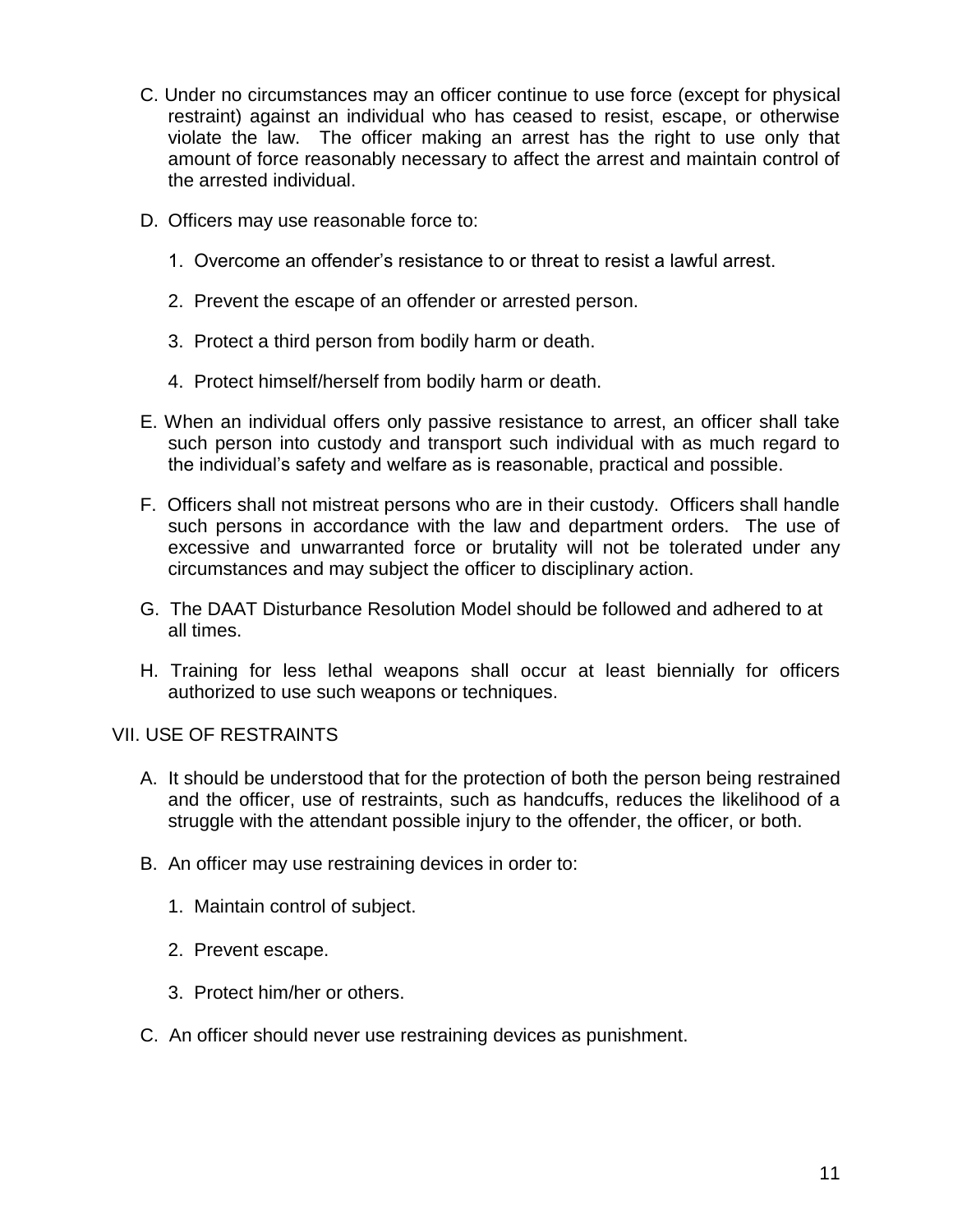- D. It is a policy and procedure of this Department that *all persons placed in protective custody or under arrest* shall be properly handcuffed during transportation, some exceptions as indicated in section F.
	- 1. The officer should use Departmentally-approved restraints.
	- 2. Handcuffs should be applied to the person's wrists behind his/her back unless not physically possible.
	- 3. Handcuffs should be double-locked upon placement on the person in order to negate any attempted tampering by the person and to assure that accidental tightening of the cuffs cannot occur.
	- 4. Handcuffs should be closed to a firm contact with offender's skin, but not so tightly as to produce pain, although one may expect comments as to discomfort.
	- 5. Handcuffs should not intentionally be closed so tightly as to cause physical injury to the person.
	- 6. Handcuffs (or any other restraining device) should be removed from the person upon arrival at a secure area within the Department, or upon transfer of custody to a responsible party. This procedure will not be affected should such removal be likely to result in physical harm to the offender, officers, or other person.
	- 7. Handcuffs should not be used when it appears likely that the person's wrists or hands are too small, or for some other reason which would negate the restraining effects of handcuffs. In such circumstances, flex cuffs or other restraints will be used.
	- 8. The use of neck restraints is prohibited.
- E. Handcuffing Prisoners Being Transported.
	- 1. *Prior* to any transportation of persons in custody, they should be searched for weapons.
	- 2. Subjects should be handcuffed behind the back. The following factors, among others, may be taken into consideration in choosing alternate means of restraints:
		- a) Other restraining equipment is in use, i.e., belly chains. Handcuffs may be used in front of the body when the prisoner is wearing a garment with a belt through which the handcuffs may be laced to securely pin the hands to prevent flailing about.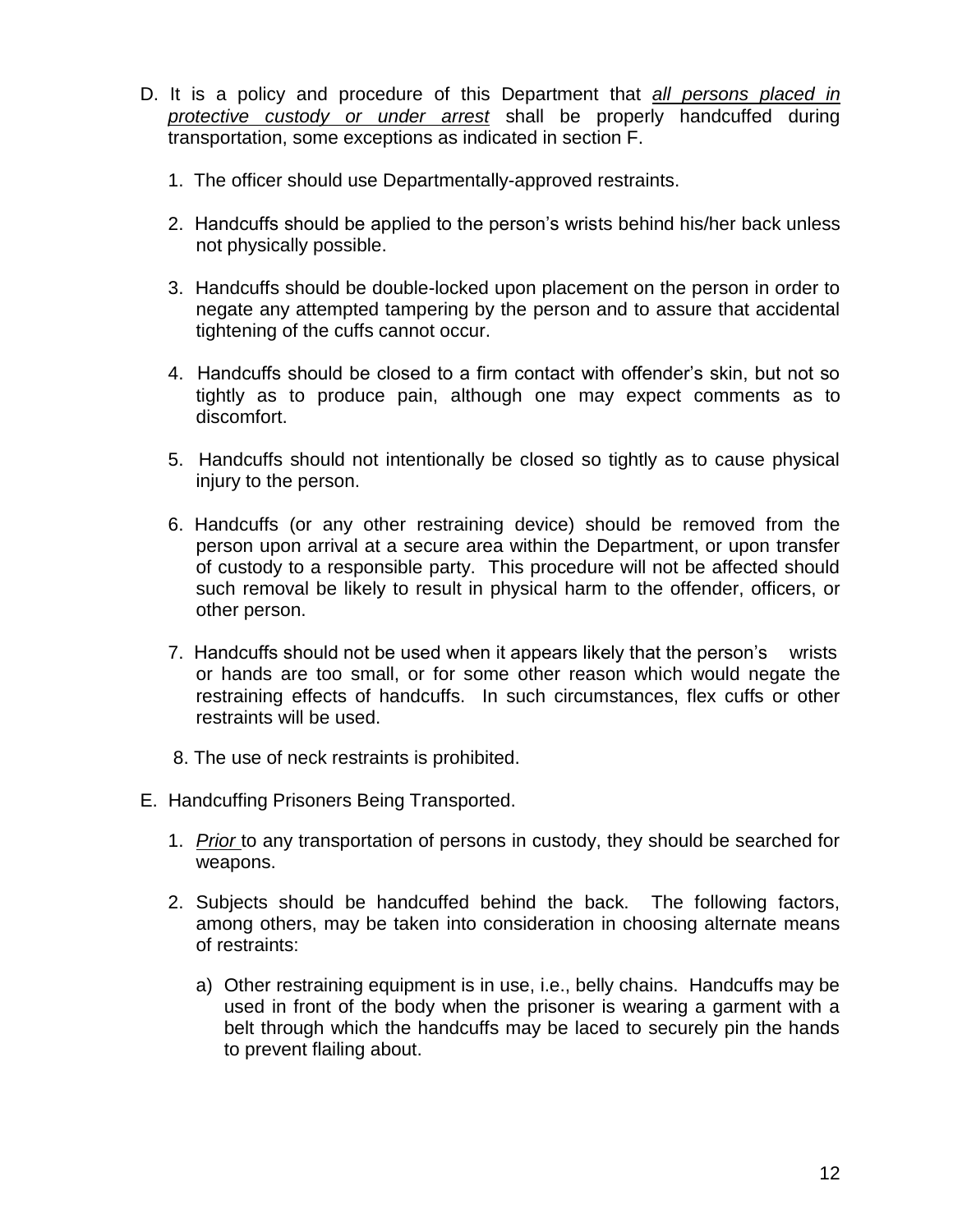- b) Conditions exist that make it unreasonable or impossible to place handcuffs behind the subjects back. In all such cases the officer should detail in his/her written report the unusual circumstances that existed and what alternative restraining device or techniques was used.
- 3. Prisoners should be so placed in the police cruiser that seat belts may be secured about the prisoner in order to enhance their safety during transportation.
- 4. *The use of handcuffs should not be viewed as an absolute provision of safety.* Officers should continue to exercise all due care as to the safety and custody of prisoners.
- F. Exceptions to Handcuff Requirements.
	- 1. Officers should always handcuff unless the officer can articulate exceptional circumstances. Officer discretion may be used in the following circumstances when deciding not to handcuff.
	- 2. Persons who are temporarily incapacitated, such as by a serious wound to the lower arms, hands, etc. or a woman in an advanced stage of pregnancy, etc.
	- 3. Juveniles who are very young, or whom the officer has personal knowledge of, and as such, determines that the use of handcuffs is not an appropriate action.
	- 4. All officers shall receive defensive tactics training in accordance with Wisconsin Training and Standards guidelines.
- G. Use of Force to Enter Private Property.
	- 1. In lawfully entering the land of another to make a felony arrest (not for a misdemeanor or ordinance violation), an officer may use force reasonably believed necessary against persons on that land. An officer may use force to break and enter a fence, enclosure dwelling or other building.
	- 2. Prior to forced entry into a building, the officer should knock on the door announcing that he/she is a police officer unless such announcement is known to be futile.

 He/she should announce that he/she is there to make an arrest and demand that the person inside open the door. Only after a reasonable period of time should the officer enter the door without it being opened from the inside. If an officer does break in, he/she should try to do as little damage as possible.

3. There are exceptions to the above policies where police officers may enter without announcement and demand to make a lawful arrest. This occurs when an officer has good reason to believe that an announcement may: